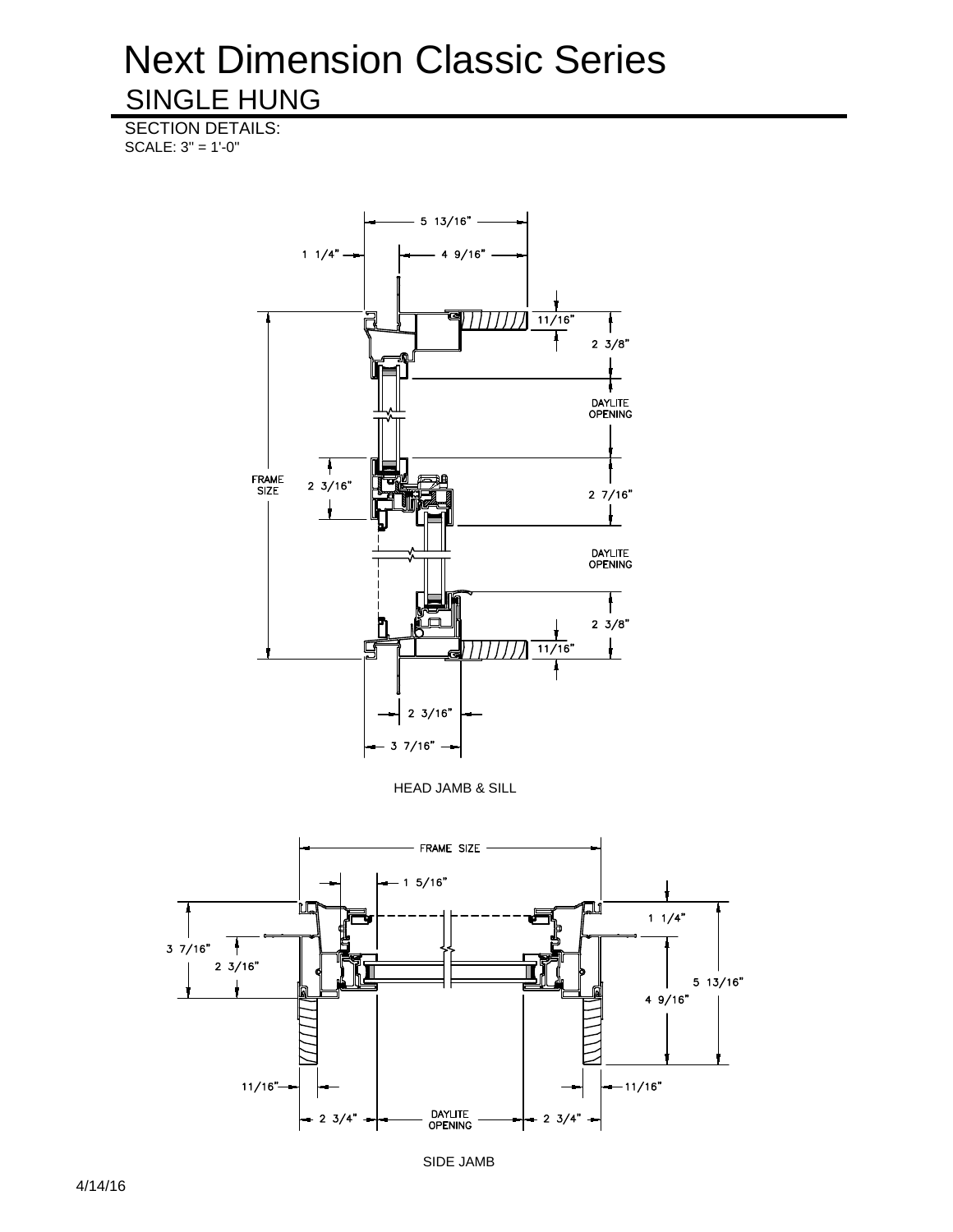SECTION DETAILS: MULLIONS SCALE: 3" = 1'-0"





HORIZONTAL 1/2" MULLION FIXED/OPERATOR

VERTICAL 1/2" MULLION OPERATOR/FIXED



VERTICAL T-BAR OPERATOR/OPERATOR



VERTICAL 1/2" MULLION OPERATOR/OPERATOR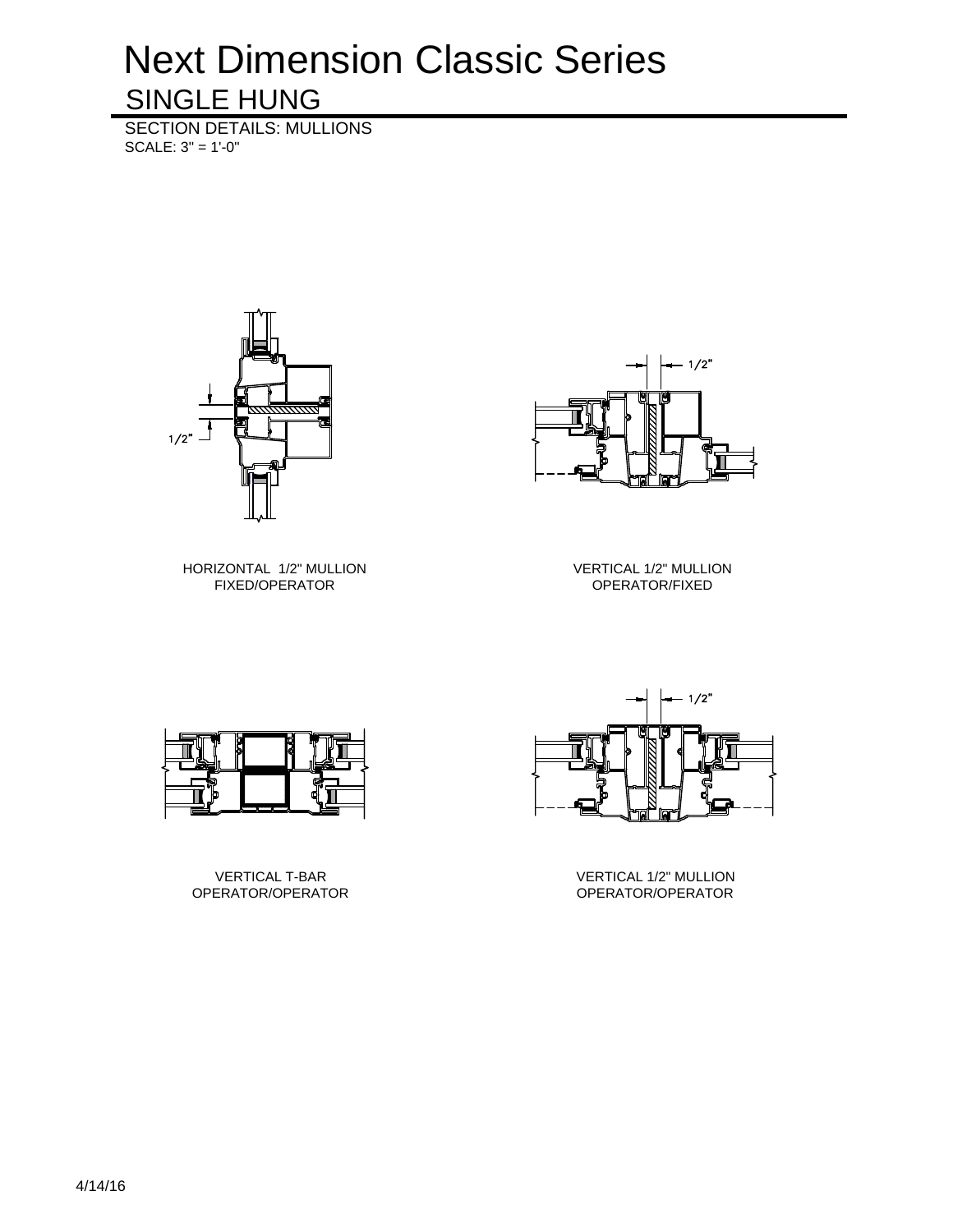SECTION DETAILS : DIVIDED LITE OPTIONS SCALE: 3" = 1'-0"





INSULATING GLASS 3/4" PROFILED INNERGRILLE



7/8" PUTTY WDL WITH INNERBAR



7/8" PUTTY WDL (EXTERIOR ONLY) WITH 13/16" FLAT INNERGRILLE



5/8" PUTTY WDL WITH INNERBAR



5/8" PUTTY WDL (EXTERIOR ONLY) WITH 5/8" FLAT INNERGRILLE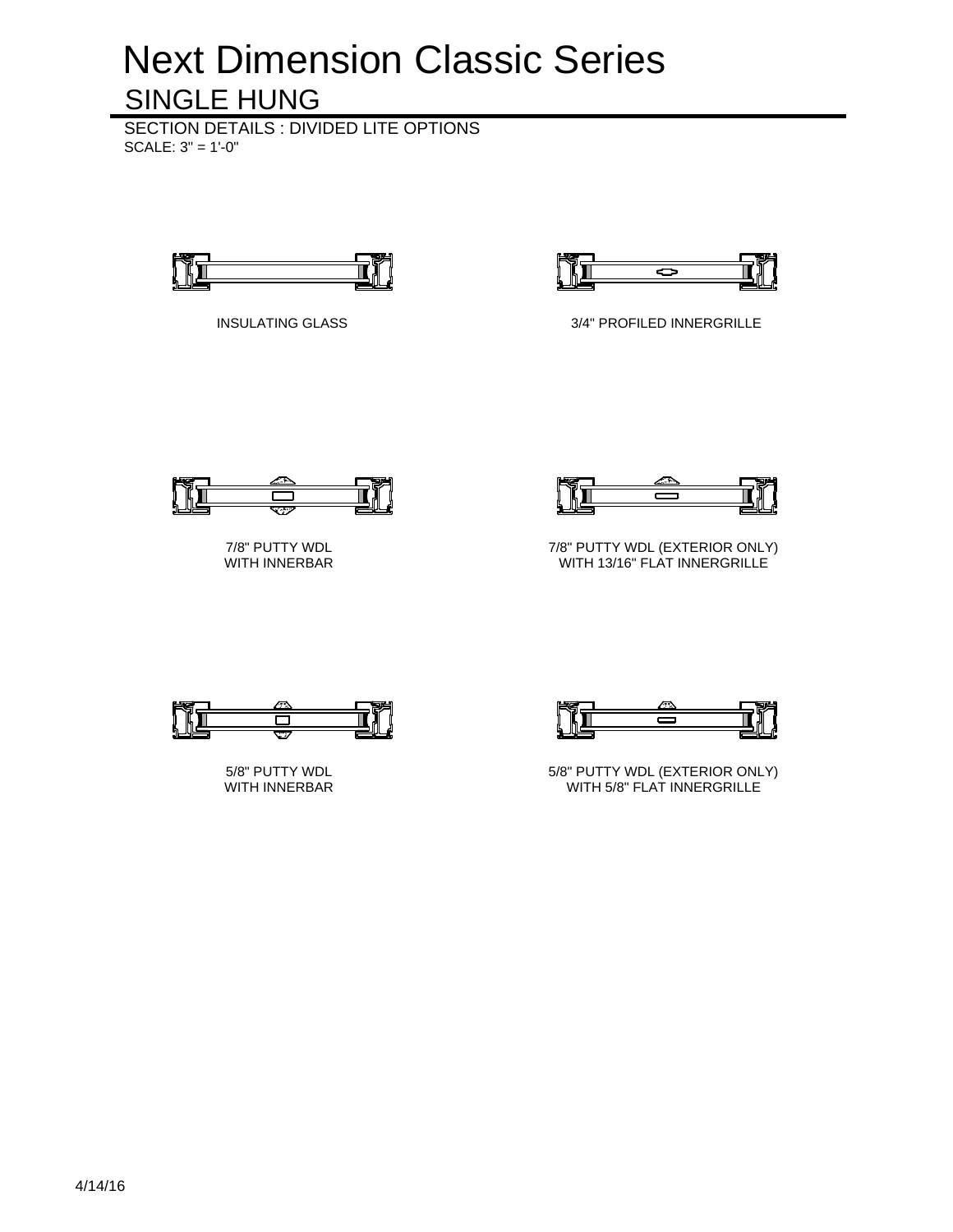SECTION DETAILS : CONSTRUCTION SCALE: 2" = 1'-0"





JAMBS 2 X 6 FRAME WITH SIDING

HEAD JAMB & SILL 2 X 6 FRAME WITH SIDING



HEAD JAMB & SILL 2 X 4 FRAME WITH STUCCO



JAMBS 2 X 4 FRAME WITH STUCCO

NOTE: VOLE.<br>THE ABOVE WALL SECTIONS REPRESENT TYPICAL WALL CONDITIONS, THESE DETAILS ARE<br>NOT INTENDED AS INSTALLATIONS INSTRUCTIONS. PLEASE REFER TO THE INSTALLATION INSTRUCTIONS PROVIDED WITH THE PURCHASED UNITS.